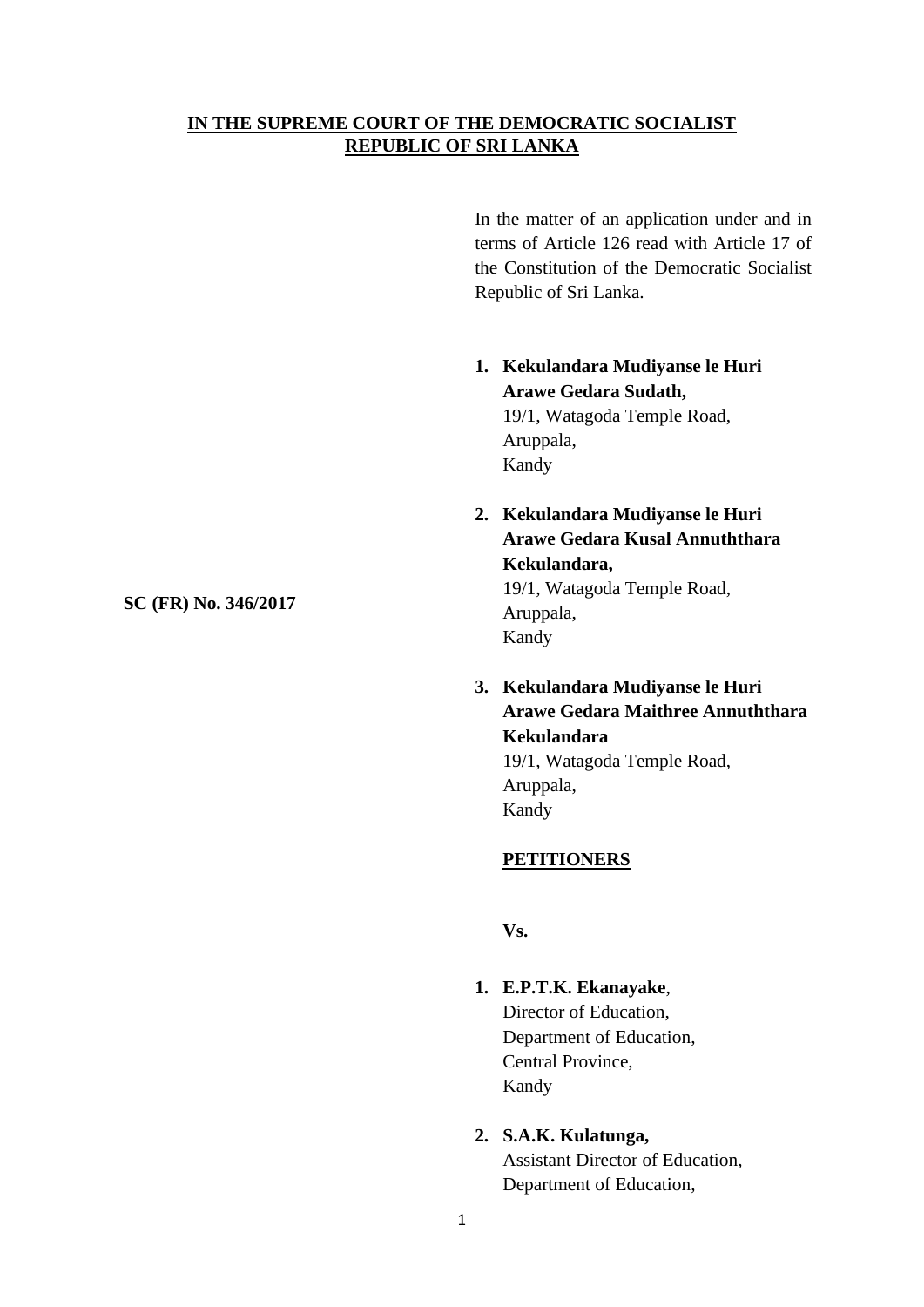Central Province, Kandy

## **3. M.W. Wijeratne,**

Zonal Director, Zonal Education Office, Kandy

# **4. R. Rajapakse,**

Principal, Kandy Maha Vidyartha Viduhala, Kandy

# **4A. M.R.P. Mayadunne,**

Principal, Kandy Maha Vidyartha Viduhala, Kandy

## **5. P.B. Wijayaratne,**

Secretary, Chief Ministry, Central Province, Kandy

# **5A. R.M.P.S. Ratnayake,**

Secretary, Chief Ministry, Central Province, Kandy

# **6. Hon. Sarath Ekanayaka,**

Central Province Chief Minister, Central Province Chief Ministry, Digana Road, Kundasale

## **7. Hon. Akila Viraj Kariyawasam,**

Minister, Ministry of Education, Isurupaya, Battaramulla

## **8. The Attorney General,**

Attorney General's Department,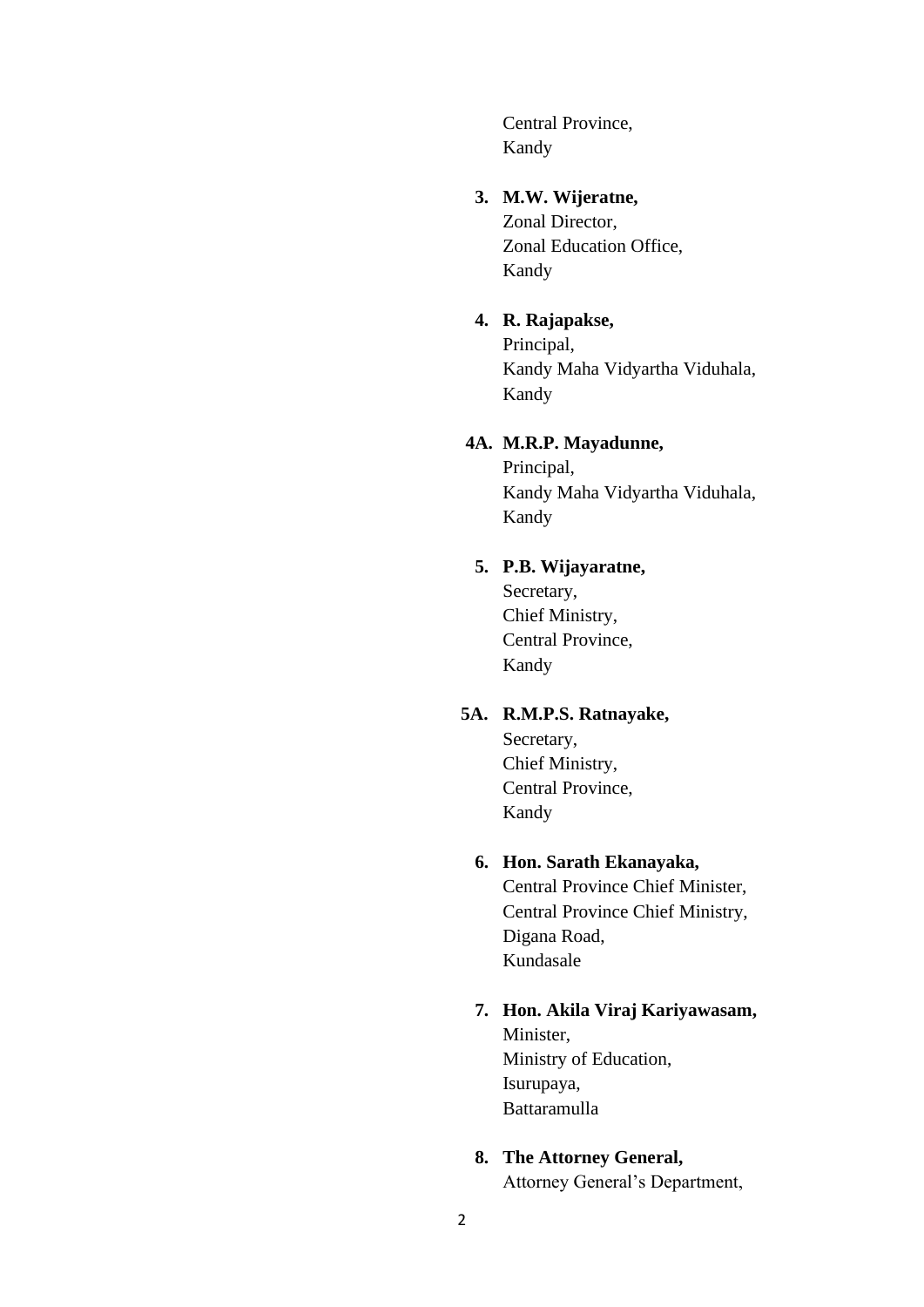#### Colombo 12.

#### **RESPONDENTS**

| <b>Before:</b>  | Priyantha Jayawardena PC, J                                                  |
|-----------------|------------------------------------------------------------------------------|
|                 | Murdu N. B. Fernando PC, J.                                                  |
|                 | Yasantha Kodagoda PC, J.                                                     |
|                 |                                                                              |
| <b>Counsel:</b> | Ermiza Tegal with Thiagi Piyadasa for the petitioners,                       |
|                 | Viveka Siriwardena, DSG for the $1s$ to $3rd$ , 4A, 5A and $8th$ respondents |
|                 | <b>Argued on:</b> $03^{\text{rd}}$ of June, 2020                             |
|                 | <b>Decided on:</b> $05th$ of April, 2022                                     |

#### **Priyantha Jayawardena PC, J**

# **Facts of the Application**

The 1<sup>st</sup> petitioner, who is the father of the  $2<sup>nd</sup>$  and  $3<sup>rd</sup>$  petitioners, filed the instant application on behalf of the 2<sup>nd</sup> and 3<sup>rd</sup> petitioners, who were students in Grade 7 and Grade 3 of Vidyartha College, Kandy, respectively.

The petitioners alleged that the inaction on the part of the  $4<sup>th</sup>$  respondent to take appropriate action against the alleged harassment caused to the  $2<sup>nd</sup>$  and  $3<sup>rd</sup>$  petitioners, and the failure of the 1<sup>st</sup>, 2<sup>nd</sup>, 3<sup>rd</sup> and/or 5<sup>th</sup> respondents to take appropriate and timely remedial action against the purported inaction of the 4<sup>th</sup> respondent, resulted in the violation of the Fundamental Rights of the  $2<sup>nd</sup>$  and  $3<sup>rd</sup>$  petitioners enshrined in Article 12 (1) of the Constitution.

The 1<sup>st</sup> petitioner stated that in January 2016, he objected to the appointment of an individual to the post of treasurer of the Parents' Committee of Vidyartha College made by the 2<sup>nd</sup> petitioner's class teacher (hereinafter sometimes referred to as the "said class teacher") as he was aware of previous corrupt practices of the proposed treasurer.

The  $1<sup>st</sup>$  petitioner stated that, approximately two weeks after the said incident, the  $2<sup>nd</sup>$  petitioner had been beaten by the said class teacher. The  $1<sup>st</sup>$  petitioner further stated that despite the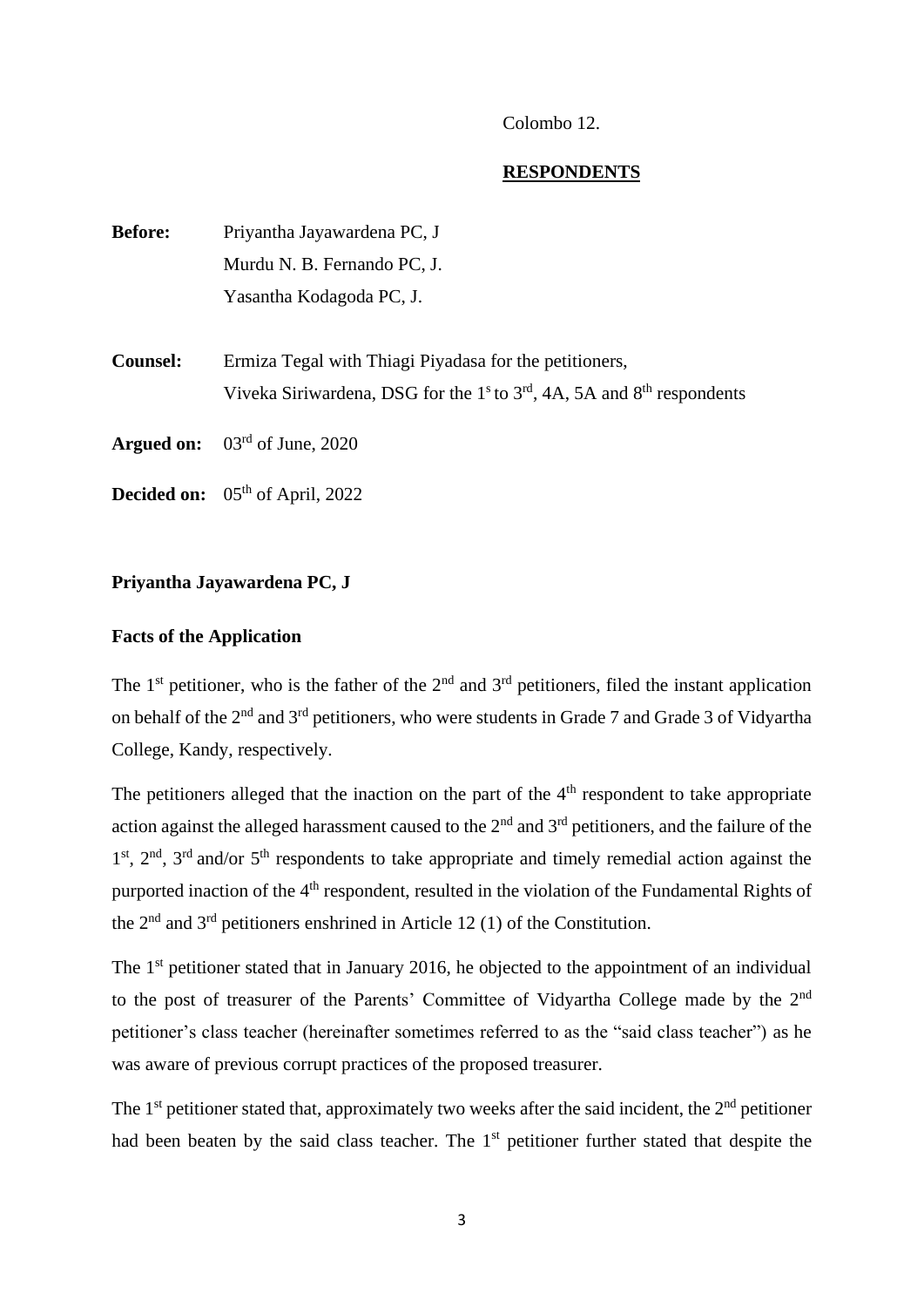complaints made by him regarding the said incident to the  $4<sup>th</sup>$  respondent, who was the then principal of Vidyartha College, no action had been taken by him against the said class teacher.

Further, the  $1<sup>st</sup>$  petitioner stated that on the  $16<sup>th</sup>$  of February, 2016, the said class teacher had threatened to kill the  $2<sup>nd</sup>$  petitioner after accusing him of beating another student. Thus, the  $1<sup>st</sup>$ petitioner had once again complained to the 4<sup>th</sup> respondent about the said incident, and had lodged a complaint at the Kandy Police station regarding the harassment caused to the 2<sup>nd</sup> petitioner by the said class teacher.

The 1<sup>st</sup> petitioner stated that subsequently, the teachers in Vidyartha College had begun to illtreat the 3<sup>rd</sup> petitioner, his younger son.

Thereafter, the  $1<sup>st</sup>$  petitioner had made complaints to the  $1<sup>st</sup>$ ,  $3<sup>rd</sup>$  and  $6<sup>th</sup>$  respondents regarding the harassment caused to the  $2<sup>nd</sup>$  petitioner by the said class teacher and the inaction of the  $4<sup>th</sup>$ respondent to take steps in respect of the said complaints against her.

Moreover, the  $1<sup>st</sup>$  petitioner had lodged a complaint with the Human Rights Commission regarding the alleged inaction of the 4<sup>th</sup> respondent to take action against the said harassment caused to the  $2<sup>nd</sup>$  and  $3<sup>rd</sup>$  petitioners.

The  $1<sup>st</sup>$  petitioner further stated that during the parents-teachers meeting held on the  $30<sup>th</sup>$  of March, 2017, the 4<sup>th</sup> respondent had requested other parents of students at the said school to defend the said class teacher against false allegations made by the  $2<sup>nd</sup>$  petitioner.

Moreover, the 1<sup>st</sup> petitioner stated that the Assistant Principal and two other teachers of the said school had assaulted the  $2<sup>nd</sup>$  petitioner, while several other parents had assaulted his wife on the  $5<sup>th</sup>$  of April, 2017. The 1<sup>st</sup> petitioner stated that the  $2<sup>nd</sup>$  petitioner and his mother were hospitalised as a result of the said incident.

Consequently, the 1<sup>st</sup> petitioner had once again lodged a complaint at the Kandy Police station and the Human Rights Commission stating that the  $2<sup>nd</sup>$  and  $3<sup>rd</sup>$  petitioners had refused to attend school due to the aforementioned assault.

The  $1<sup>st</sup>$  petitioner further stated that a consultant psychiatrist had recommended that the  $2<sup>nd</sup>$  and  $3<sup>rd</sup>$  petitioners should be transferred to a different school as they were experiencing trauma from being ill-treated at Vidyartha College.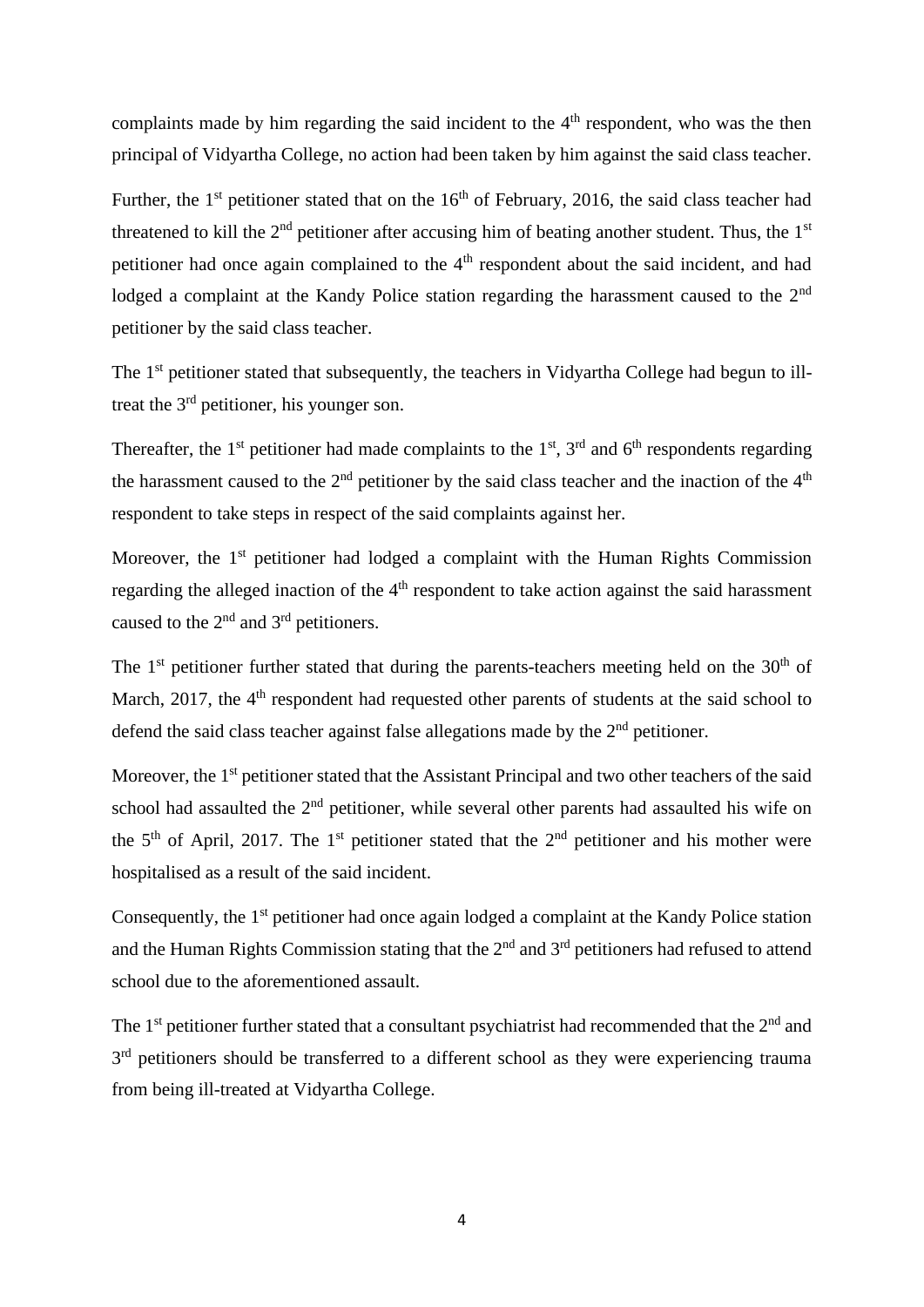The 1<sup>st</sup> petitioner stated that he was informed by the Education Department of the Central Province on the 5<sup>th</sup> of July, 2017, that steps were being taken to issue a charge sheet against the said class teacher.

Moreover, the Human Rights Commission, after holding an inquiry in respect of the complaint made by the 1<sup>st</sup> petitioner, had, by letter dated 13<sup>th</sup> of July, 2017, requested the 1<sup>st</sup> respondent to provide a suitable alternative school for the  $2<sup>nd</sup>$  and  $3<sup>rd</sup>$  petitioners situated in close proximity to the petitioners' residence. Accordingly, the  $1<sup>st</sup>$ ,  $3<sup>rd</sup>$  and  $5<sup>th</sup>$  respondents had informed Wariyapola Sri Sumangala College to admit the 2<sup>nd</sup> and 3<sup>rd</sup> petitioners.

Thereafter, the 1<sup>st</sup> petitioner had informed the Human Rights Commission and had sent letters to the  $1<sup>st</sup>$  and  $3<sup>rd</sup>$  respondents stating that the suggested alternative school was of a lower academic standard than Vidyartha College and was situated further away from the petitioners' residence than other suitable schools in the area, such as St. Sylvester's College. Thus, the 1<sup>st</sup> petitioner had contended that the  $2<sup>nd</sup>$  and  $3<sup>rd</sup>$  petitioners should be given admission to a better school such as St. Sylvester's College.

In the circumstances, it was stated that the inaction of the  $4<sup>th</sup>$  respondent to take appropriate action in respect of the alleged harassment caused to the  $2<sup>nd</sup>$  and  $3<sup>rd</sup>$  petitioners, and the failure of the  $1<sup>st</sup>$ ,  $2<sup>nd</sup>$ ,  $3<sup>rd</sup>$  and/or  $5<sup>th</sup>$  respondents to take appropriate action against the purported inaction of the  $4<sup>th</sup>$  respondent, resulted in the  $2<sup>nd</sup>$  and  $3<sup>rd</sup>$  petitioners being unable to attend Vidyartha College, thereby violating the Fundamental Rights of the  $2<sup>nd</sup>$  and  $3<sup>rd</sup>$  petitioners guaranteed by Article 12 (1) of the Constitution.

After the application was supported, the court had granted leave to proceed for the alleged violation of Article 12 (1) of the Constitution.

#### **Objections of the 1st respondent**

The 1<sup>st</sup> respondent filed objections and stated that in January 2016, the said class teacher had caned the  $2<sup>nd</sup>$  petitioner to discipline him as he had harassed new students who had joined Grade 6 of Vidyartha College pursuant to the scholarship examination.

The  $1<sup>st</sup>$  respondent further stated that in response to the complaint made by the  $1<sup>st</sup>$  petitioner against the alleged harassment caused to the 2<sup>nd</sup> petitioner by the said class teacher in January 2016, the  $4<sup>th</sup>$  respondent had promptly directed the said class teacher to stop using corporal punishment to discipline the  $2<sup>nd</sup>$  petitioner.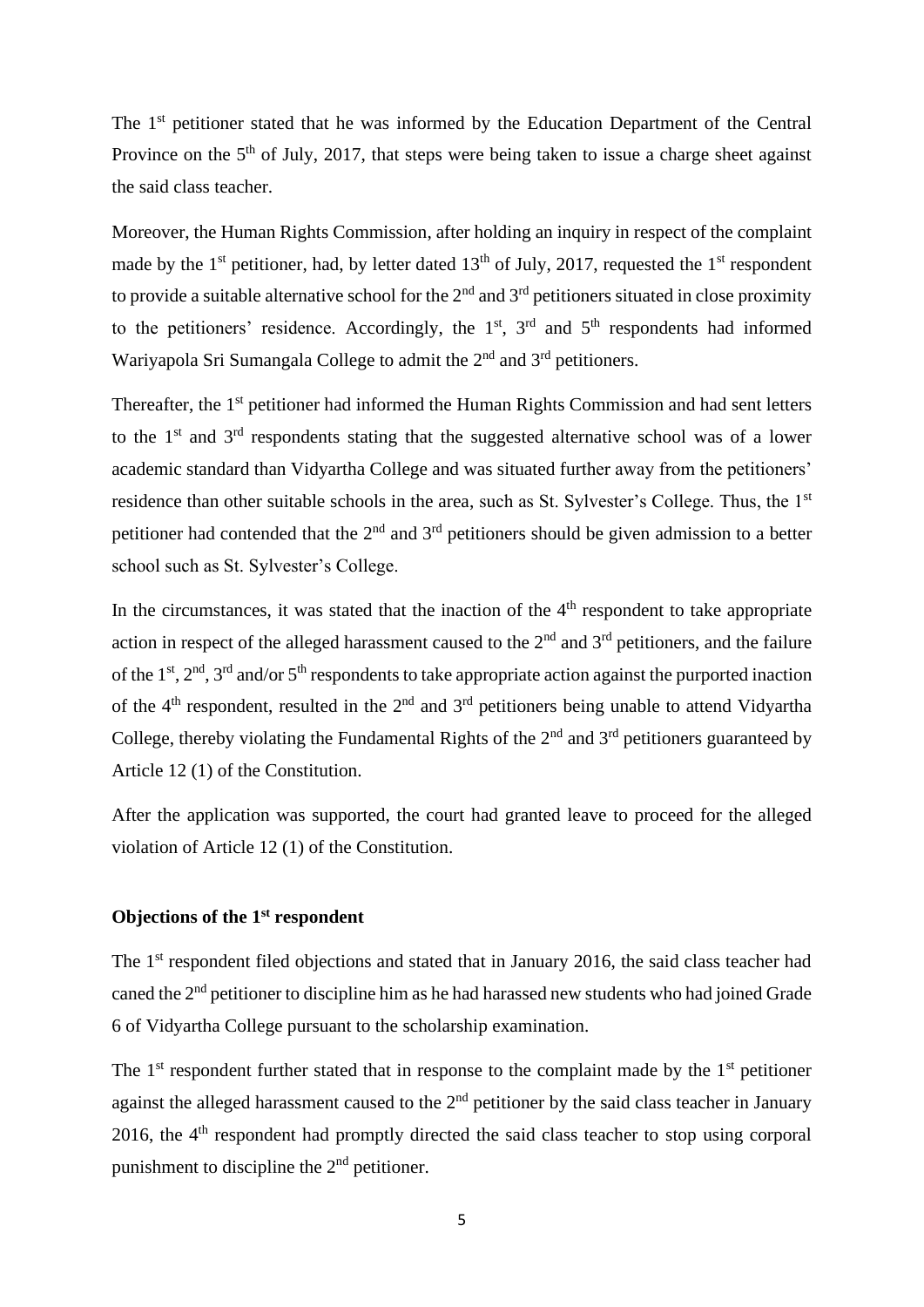Further, in February 2016, in response to the  $1<sup>st</sup>$  petitioner's second complaint alleging that the said class teacher threatened to kill the  $2<sup>nd</sup>$  petitioner, the 4<sup>th</sup> respondent had taken steps to remove her from the said post of 'class teacher'. Further, she had been removed from teaching the subject of 'practical technical skills' in the 2<sup>nd</sup> petitioner's class and a different class had been assigned to her.

The  $1<sup>st</sup>$  respondent stated that he had received a letter on the  $1<sup>st</sup>$  of June, 2016 from the  $1<sup>st</sup>$ petitioner alleging the harassment caused to the  $2<sup>nd</sup>$  petitioner by the said class teacher. Consequently, the  $1<sup>st</sup>$  respondent had appointed a committee on the  $9<sup>th</sup>$  of June, 2016 to conduct a preliminary inquiry into the alleged harassment of the 2nd petitioner.

Further, the  $1<sup>st</sup>$  respondent denied the  $1<sup>st</sup>$  petitioner's allegation that the  $4<sup>th</sup>$  respondent had requested other parents of the students to defend the said class teacher during a parents-teachers meeting held on the 30<sup>th</sup> of March, 2017. Moreover, it was also denied that the Assistant Principal and two other teachers of Vidyartha College had assaulted the 2<sup>nd</sup> petitioner and that some parents of students had assaulted the  $2<sup>nd</sup>$  petitioner's mother on the  $5<sup>th</sup>$  of April, 2017. He further denied that the teachers in the said school had ill-treated the  $3<sup>rd</sup>$  petitioner.

It was further stated that, consequent to a complaint made by the  $1<sup>st</sup>$  petitioner, the Human Rights Commission had requested the  $1<sup>st</sup>$  respondent to provide a suitable school for the  $2<sup>nd</sup>$ and  $3<sup>rd</sup>$  petitioners in close proximity to the petitioners' residence by letter dated  $13<sup>th</sup>$  of July, 2017.

Accordingly, the 1<sup>st</sup>, 3<sup>rd</sup> and 5<sup>th</sup> respondents had taken a decision to admit the 2<sup>nd</sup> and 3<sup>rd</sup> petitioners to Wariyapola Sri Sumangala College in August, 2017 and had informed the principal of the said college accordingly.

The 1<sup>st</sup> respondent denied the 1<sup>st</sup> petitioner's claim that the 2<sup>nd</sup> and 3<sup>rd</sup> petitioners had not been provided with a suitable alternative school and stated that Vidyartha College and Wariyapola Sri Sumangala College are of a similar academic standard as both schools fall under '1AB category' and that the distance between the two aforementioned schools is approximately 100 meters.

Moreover, it was stated that even though the  $1<sup>st</sup>$  petitioner requested for the  $2<sup>nd</sup>$  and  $3<sup>rd</sup>$ petitioners to be admitted to St. Sylvester's College, the 2nd petitioner had only obtained 169 marks at the scholarship examination, which was lower than the cut-off mark of 174 required to gain admission to St. Sylvester's College.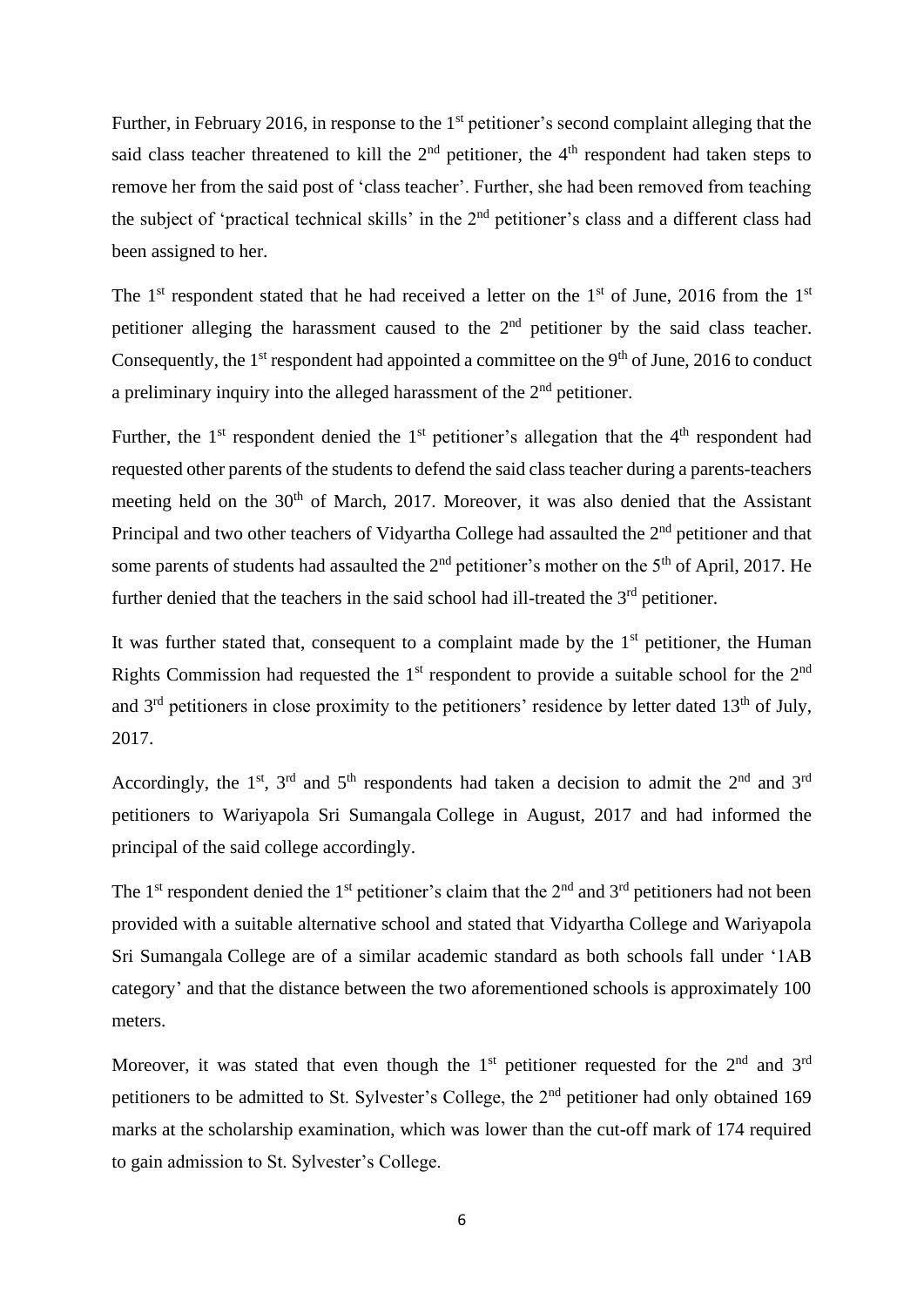Further, the 1<sup>st</sup> respondent stated that the said class teacher was transferred to St. Sylvester's College and was serving in the said school at the time the  $1<sup>st</sup>$  petitioner made the request to transfer the 2nd and 3rd petitioners to the said school. Therefore, it is evident that their motive in filing the instant application was to gain admission to St. Sylvester's College.

Moreover, the 1<sup>st</sup> respondent stated that at the time of filing his objections, a charge sheet dated  $31<sup>st</sup>$  of December, 2017 was issued against the said class teacher for the harassment of the  $2<sup>nd</sup>$ petitioner.

The 1<sup>st</sup> respondent further stated that a student who fails to attend a school for 40 consecutive days without notice is considered as having left the school in terms of the circulars issued by the Ministry of Education. However, despite the failure of the  $2<sup>nd</sup>$  and  $3<sup>rd</sup>$  petitioners to attend school without any notice since the  $5<sup>th</sup>$  of April, 2017, their names had not been removed from the school register. Hence, it is apparent that the said school had acted in the best interests of the 2<sup>nd</sup> and 3<sup>rd</sup> petitioners.

It was further stated that, taking into consideration the abovementioned facts, the respondents had taken appropriate remedial action regarding the complaints made against the alleged harassment faced by the  $2<sup>nd</sup>$  and  $3<sup>rd</sup>$  petitioners, and as such, they had not violated the Fundamental Rights of the  $2<sup>nd</sup>$  and  $3<sup>rd</sup>$  petitioners guaranteed under Article 12 (1) of the Constitution.

Subsequently, by way of a motion, the respondents produced the preliminary inquiry report, the charge sheet, the disciplinary inquiry report and the disciplinary order made against the said class teacher for the alleged harassment of the 2nd petitioner, marked as '*X1*', '*X2*', '*X3*' and '*X4*', respectively.

At the time of the hearing of the instant application, the learned counsel for the petitioner informed court that the petitioners would only pursue the reliefs prayed for in paragraphs (e) and (h) of the petition which states as follows;

"(e) Declare that the refusal and/or failure of the 1<sup>st</sup>, 2<sup>nd</sup>, 3<sup>rd</sup> and/or 5<sup>th</sup> respondents to take appropriate and timely remedial action against the  $4<sup>th</sup>$ respondent constitutes an infringement and/ or a continuing infringement of the Petitioners' Fundamental Right to equality before the law and equal protection of the law protected by Article 12 (1) of the Constitution.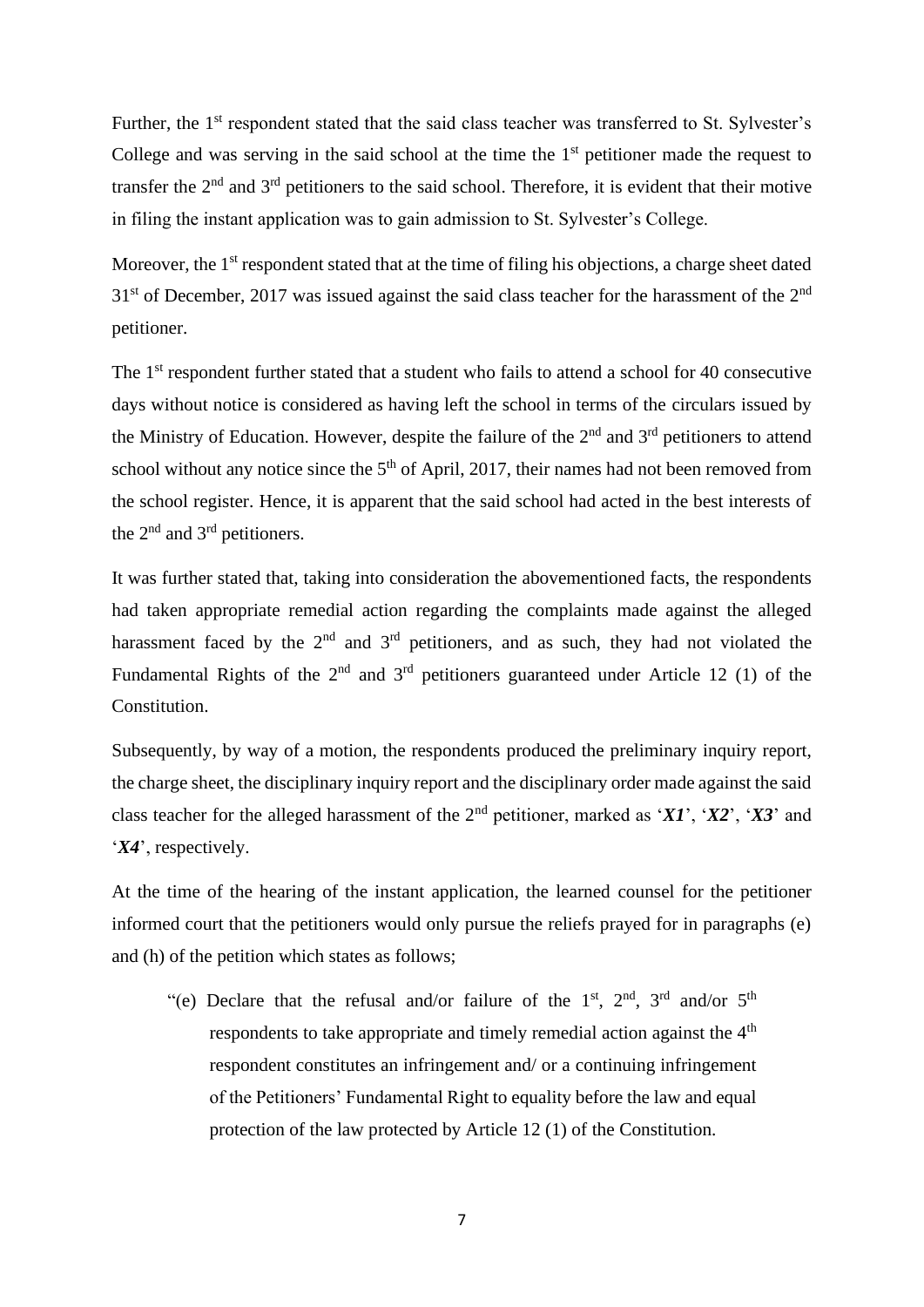(h) Declare that the refusal and/or failure of the  $4<sup>th</sup>$  respondent to address the complaints made on behalf of the  $2<sup>nd</sup>$  and  $3<sup>rd</sup>$  petitioner which subsequently caused them to refrain from attending Vidyartha College constitutes an infringement and/or a continuing infringement of the Petitioners' Fundamental Right to equality before the law and equal protection of the law protected by Article 12 (1) of the Constitution."

# Have the 2<sup>nd</sup> and 3<sup>rd</sup> petitioners' Fundamental Rights enshrined in Article 12 (1) of the **Constitution been infringed?**

In view of the abovementioned prayers to the petition, it needs to be considered whether there was an inaction on the part of the  $4<sup>th</sup>$  respondent to take action in respect of the complaints of harassment under reference, and whether there was a failure on the part of the  $1<sup>st</sup>$ ,  $2<sup>nd</sup>$ ,  $3<sup>rd</sup>$  and/or 5<sup>th</sup> respondents to take appropriate and timely remedial action against the purported inaction of the 4<sup>th</sup> respondent.

The 1<sup>st</sup> petitioner stated that after he objected to the appointment of an individual to the post of treasurer of the Parents' Committee of Vidyartha College by the said class teacher, she had assaulted the  $2<sup>nd</sup>$  petitioner, in January 2016. Thereafter, on the  $16<sup>th</sup>$  of February, 2016, the petitioner stated that the said class teacher had threatened to kill the 2<sup>nd</sup> petitioner for allegedly beating another student.

The 1<sup>st</sup> petitioner stated that despite the complaints made by him regarding the aforementioned incidents, no action was taken by the  $4<sup>th</sup>$  respondent against the said class teacher.

The material furnished to this court shows that after the first complaint of the  $1<sup>st</sup>$  petitioner alleging that the said class teacher had caned the  $2<sup>nd</sup>$  petitioner, the  $4<sup>th</sup>$  respondent had directed her to refrain from using corporal punishment to discipline the 2<sup>nd</sup> petitioner.

Further, after the second complaint where it was alleged that the said class teacher had threatened to kill the  $2<sup>nd</sup>$  petitioner, the  $4<sup>th</sup>$  respondent had removed her from the post of 'class teacher' and from teaching the subject of 'practical training skills' in the 2<sup>nd</sup> petitioner's class.

Moreover, upon receiving a letter from the 1<sup>st</sup> petitioner on the 1<sup>st</sup> of June, 2016, the 1<sup>st</sup> respondent had appointed a committee on the  $9<sup>th</sup>$  of June, 2016 to conduct a preliminary inquiry into the alleged harassment caused to the  $2<sup>nd</sup>$  petitioner by the said class teacher. The  $4<sup>th</sup>$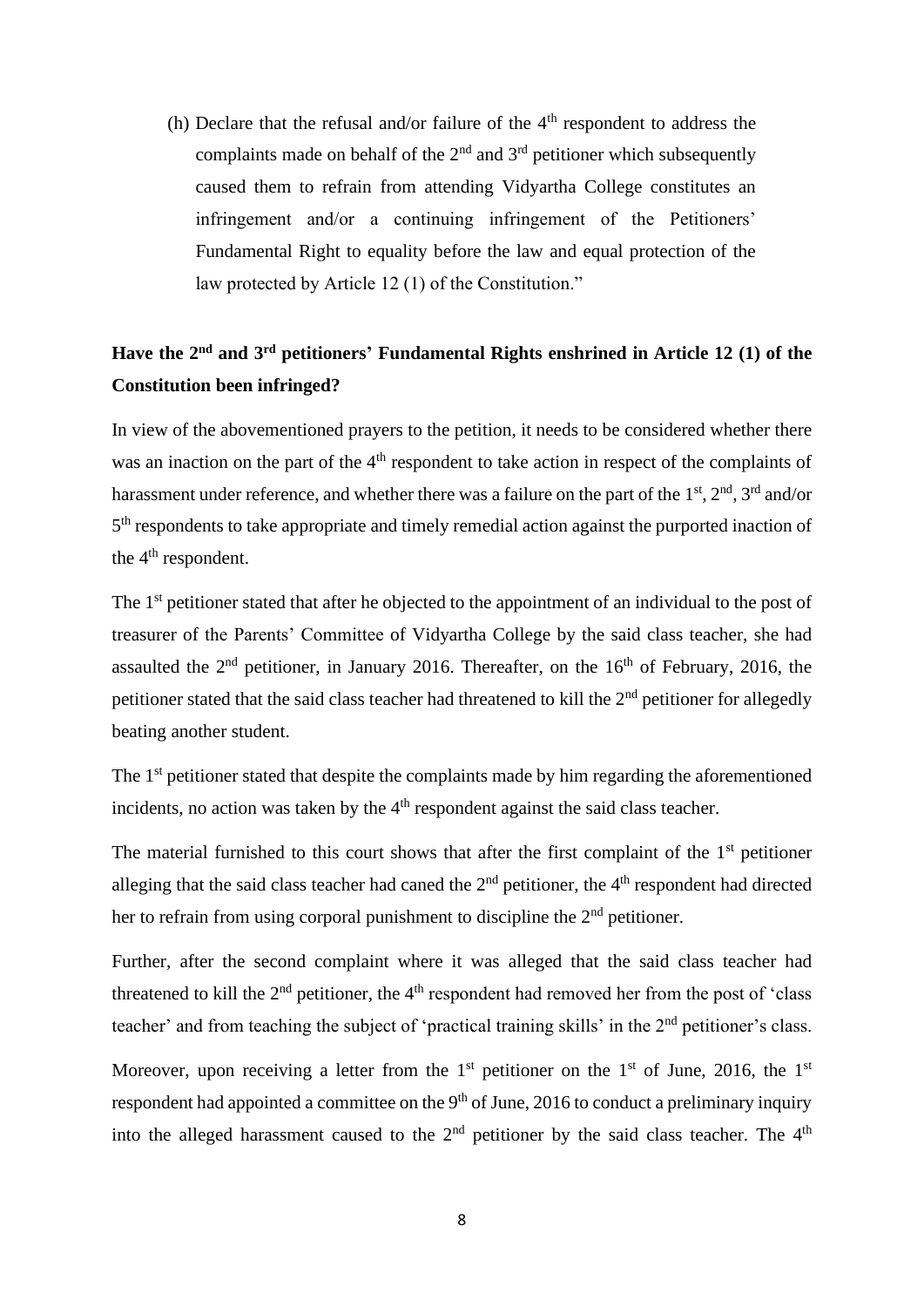respondent has facilitated the holding of the said preliminary inquiry against the said class teacher.

Pursuant to the findings of the preliminary inquiry, the  $1<sup>st</sup>$  petitioner had been informed, by letter dated 5<sup>th</sup> of July, 2017, that steps were being taken to issue a charge sheet against the said class teacher by the Education Department of the Central Province.

Subsequently, a charge sheet dated  $31<sup>st</sup>$  of December, 2017 had been issued by the  $1<sup>st</sup>$ respondent against the said class teacher in respect of the alleged harassments caused to the 2<sup>nd</sup> petitioner.

Consequently, an inquiring officer had been appointed to conduct the disciplinary inquiry against the said class teacher on the  $28<sup>th</sup>$  of April, 2018, and the said disciplinary inquiry had been conducted from the  $05<sup>th</sup>$  of July, 2018 to  $06<sup>th</sup>$  of September, 2018.

Thereafter, the disciplinary inquiry report dated  $2<sup>nd</sup>$  of October, 2018 had been submitted by the inquiring officer. The said report stated that the said class teacher was found guilty of all charges by the inquiring officer.

Consequently, by a disciplinary order dated  $21<sup>st</sup>$  of November, 2018, her salary increments were deferred for two years. Further, the said class teacher, who was then serving in St. Sylvester's College, Kandy, was given a punishment transfer to CP/W/Kengalla Maha Vidyalaya, by letter dated  $11<sup>th</sup>$  of December, 2018.

Moreover, even though the  $1<sup>st</sup>$  petitioner stated that the  $4<sup>th</sup>$  respondent had requested other parents of the students to defend the said class teacher against false allegations made by the 2<sup>nd</sup> petitioner, no material was produced in court to substantiate the said allegation.

Further, although the  $1<sup>st</sup>$  petitioner stated that a police complaint was lodged when certain teachers and parents of Vidyartha College allegedly assaulted his wife and the  $2<sup>nd</sup>$  petitioner on the 5th of April, 2017, a copy of the said police complaint was not produced in this court.

## **Conclusion**

In view of the above, I am of the opinion that appropriate and timely remedial action had been taken against the said class teacher by the disciplinary authority in terms of the procedure stipulated in the Establishments Code.